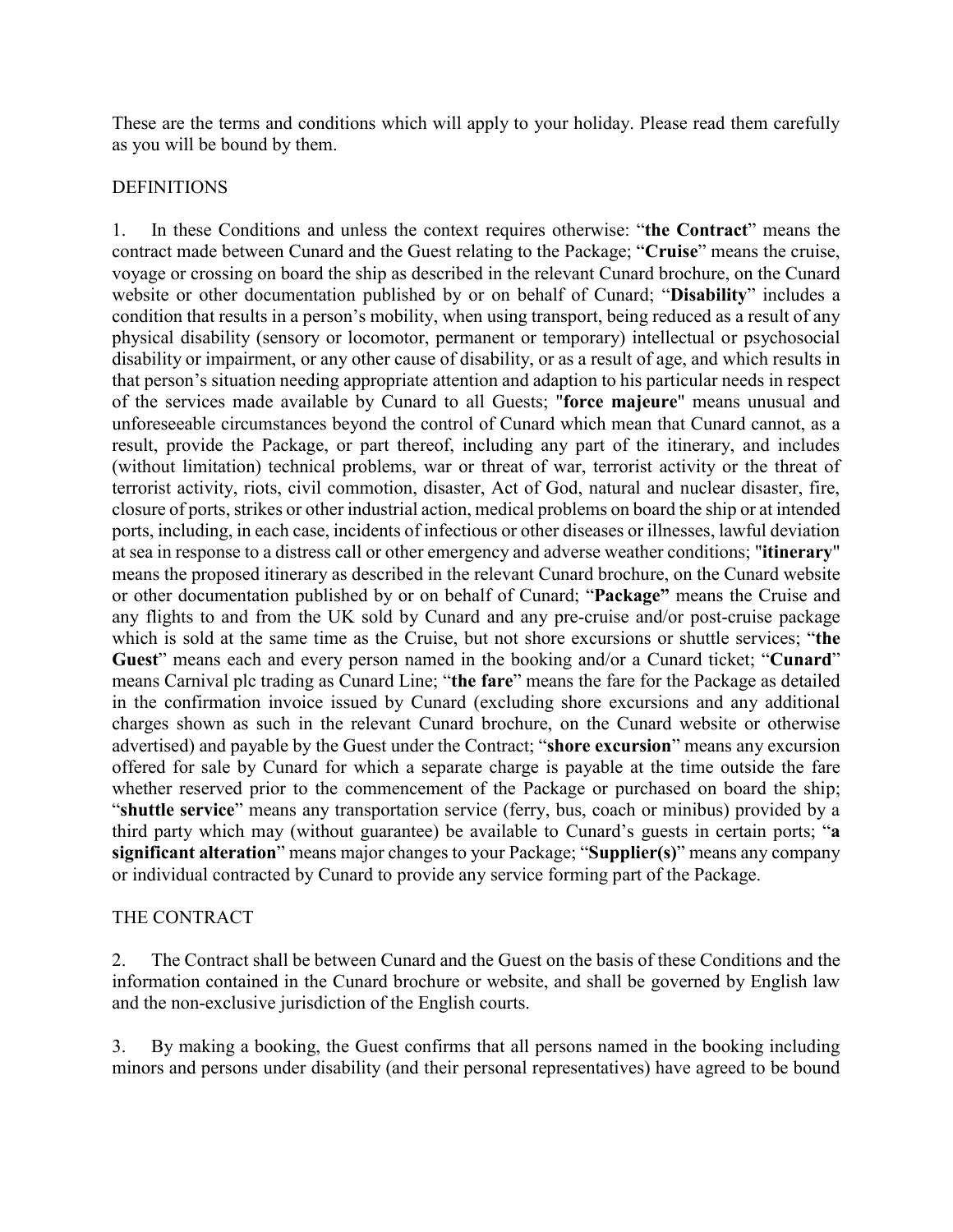by these Conditions and all other terms of the Contract, and that he/she has their authority to do so on their behalf.

4. All Packages are subject to availability at the time of booking. No Contract shall be made until the deposit (or, where appropriate, the full fare) has been paid, whether or not a booking confirmation has been issued, but all money paid to a travel agent shall be treated as having been paid to Cunard. Failure to pay the balance by the due date shall entitle Cunard to cancel the booking and retain the deposit by way of a cancellation charge. Failure to pay any other amount by the due date shall entitle Cunard to cancel the booking and to retain an amount by way of a cancellation charge as set out in clause 37.

5. A Guest shall not have the right to exclusive occupancy of a stateroom with two or more berths unless the single person supplement is paid. If a cancellation results in a Guest becoming the sole occupant of a stateroom with two or more berths, he/she shall be liable to pay the single person supplement. If a cancellation reduces the number of Guests originally booked in a stateroom together, the remaining Guests shall each be liable to pay any increase in the fare arising as the result of such reduction. In the event that all Guests who are booked in a stateroom permanently disembark the ship before the end of the Cruise, then the stateroom will revert to Cunard's inventory.

6. Shore excursions are available for separate purchase prior to travel or on board and are arranged by Cunard with local operators. They do not form part of the Contract and are not performed by Cunard.

7. A booking may only be made by a person aged 18 or over. All Guests who, at the time of departure, will be under 18 years old must be accompanied by a Guest aged 18 or over who will at all times during the Package be responsible for their welfare, conduct and behaviour. Guests under 16 years old are not permitted to disembark the ship in any port without a Guest who is accompanying them on the Package in accordance with this clause.

8. Children aged 6 months or less at the commencement of the Package will be refused permission to board the ship and Cunard shall have no liability whatsoever for any consequences of such refusal. Certain Packages also have prohibitions on children aged 12 months or less. Guests should check with Cunard before booking.

9. Guests are responsible for ensuring that they arrive in plenty of time for check in for flights to/from the ship including any interconnecting flights. Guests are responsible for checking with regard to any delay/cancellation of flights. Guests must ensure that they have a valid passport and any other necessary travel documents (such as visas) for their Package. Cunard is not responsible for obtaining visas for any Guest; this is the responsibility of the individual Guest.

10. Cunard may incur a fine if the Guest fails to comply with all relevant visa or documentation requirements for their Package. Cunard will re-charge any such fines to the Guest.

## AMENDMENTS TO THE CONTRACT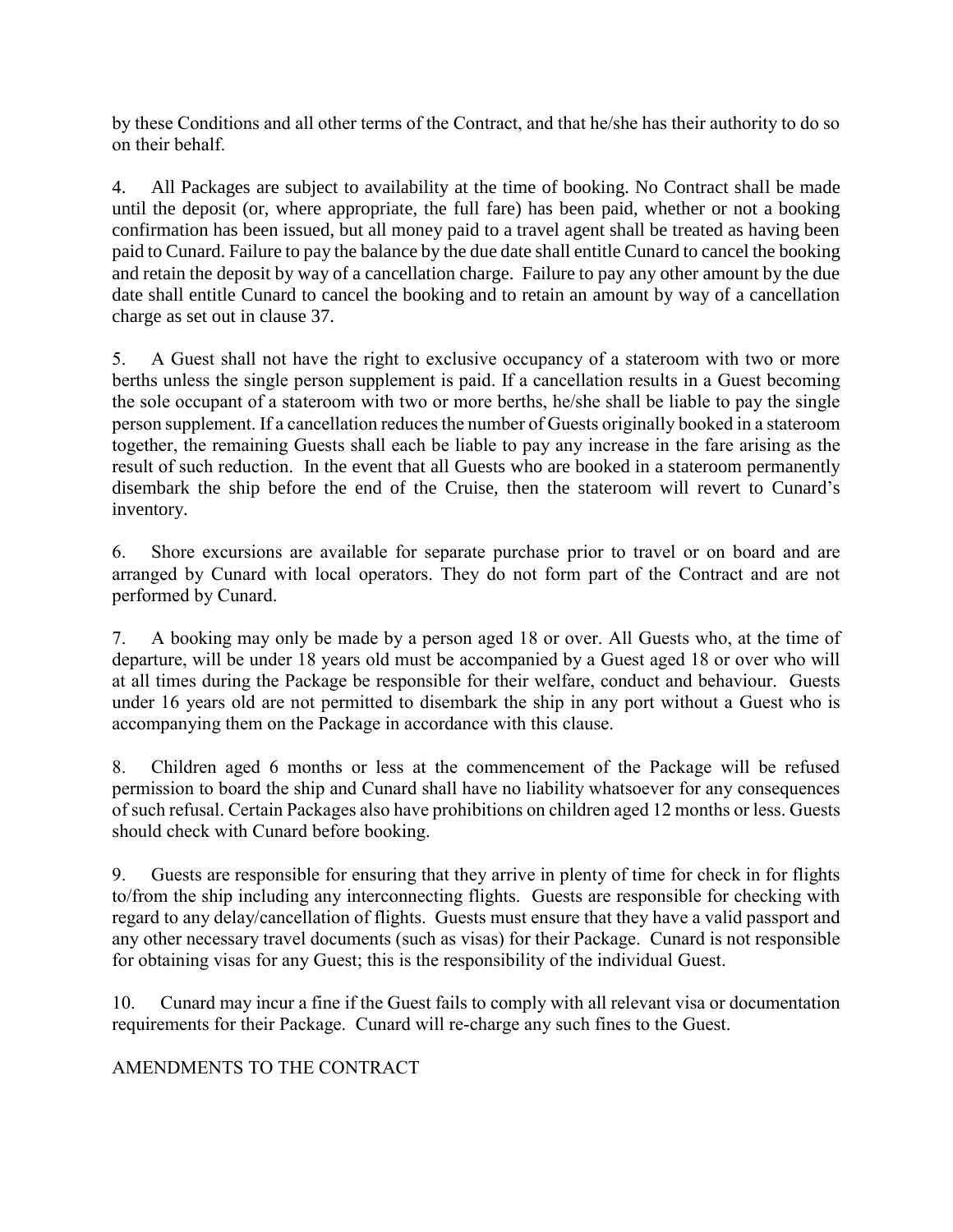11. In clauses 11 and 12, "another person" means another person who satisfies all conditions applicable to the Package. A Package may be transferred to another person provided that the Guest consults with Cunard prior to purporting to transfer the Package (so that, for example, Cunard may require that the Package is transferred to someone on its wait list) and Cunard receives the transfer request more than 70 days before the scheduled departure date. Between 70 and 14 days (inclusive) before the scheduled departure date and subject to the conditions above, Cunard will normally agree to such a transfer only where the original Guest will be prevented from travelling by reason of an unavoidable event (such as illness, death of a close relative or jury service). Cunard may require satisfactory evidence before agreeing to the transfer. All transfers of a Package to another person at any time up to 14 days or more before the scheduled departure date will be subject to an administration charge of £20.

12. Any request for a transfer of a Package to another person which is received by Cunard 13 days or less before the scheduled departure date shall be treated as a cancellation by the Guest of the Contract and a cancellation charge under clause 37 shall become payable.

13. Any transfer of a Package including any flights will also be subject to any charges imposed by the airline. Guests should note that airlines may not allow transfers on scheduled flights and that a flight booking may have to be cancelled and rebooked, in which event the re-booking will always be subject to flight availability and to payment of any charges imposed by the airline which may, in some cases, be the full cost of the ticket.

14. If a Guest wishes to transfer to another Package, this will generally be treated as a cancellation under clause 37. Cunard, at its discretion, may allow the transfer without treating it as a cancellation if the Cunard holiday to which the transfer is to be made departs within 12 months (within 6 months in the case of transfer from a world voyage or a world voyage sector) of the original and is for a higher fare. Agreement to transfer a Package would also be conditional upon such a request being made more than 70 days before the original scheduled departure date; there being availability; and to payment of both an administration charge of £100 and any expenses (such as airline and/or hotel charges) incurred by Cunard as a result. Such a transfer would only be allowed on one occasion. The criteria for allowing transfers may be changed by Cunard at any time without notice.

15. All transfers to another Package pursuant to clause 14 will be treated as a new booking. Any discount or promotion applicable to the original booking may not apply to the new booking, in which case the Guest shall be required to pay any difference in fare.

16. After a Package has been booked, Cunard will try to accommodate any request for a change (such as a change of stateroom), but such changes are always at Cunard's discretion and are subject to an administration charge of £20.

FITNESS TO TRAVEL AND GUESTS WITH DISABILITIES AND/OR REDUCED **MOBILITY** 

17. In order to ensure that Cunard is able to carry Guests safely and in accordance with applicable safety requirements established by international, EU or national law or in order to meet safety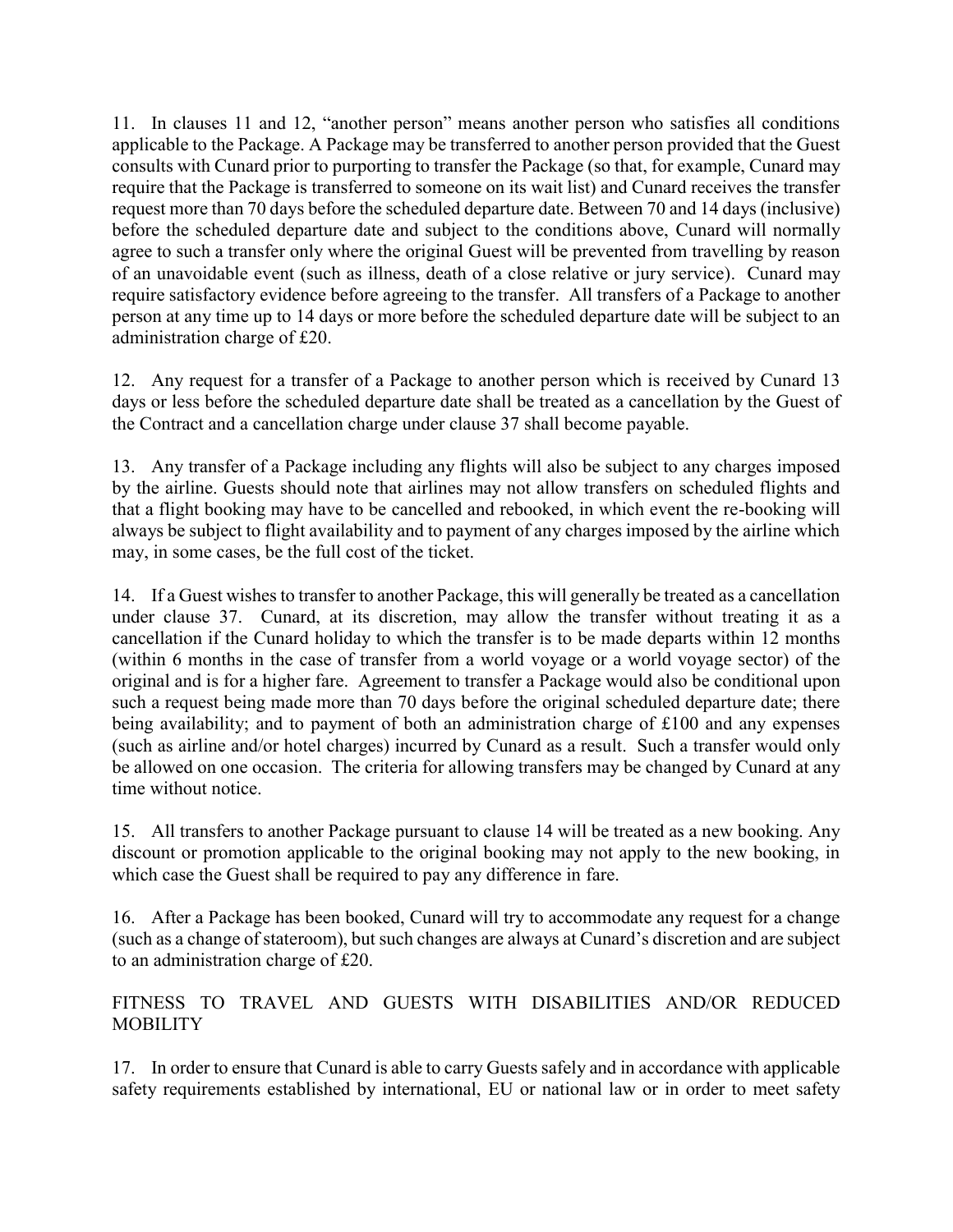requirements established by competent authorities including the ship's flag state, the Guest making the booking represents that all Guests in the booking are fit to travel.

18. At the time of booking every Guest is obliged to inform Cunard of any condition, including but not limited to reduced mobility or any Disability, which may require special arrangements, medical equipment/supplies, care or assistance. This is to ensure that the Guest can be carried safely and in accordance with all applicable safety requirements. If the Guest cannot be carried safely and in accordance with applicable safety requirements then Cunard can refuse to accept a booking or to subsequently embark that Guest on the grounds of safety. Such a refusal will be based on an assessment of risk by Cunard to take into account the provisions of national law and other applicable legislation and international regulations including the International Management Code for the Safe Operation of Ships and for Pollution Prevention and the International Convention for the Safety of Life at Sea. It is important that the fullest information is provided by the Guest at the time of booking. If a Guest's circumstances change between the date of booking the Package and the date of commencement of the Package, which may make the carriage of that Guest unsafe, the Guest is obliged to inform Cunard as soon as possible and to advise Cunard of any requirements for special arrangements, medical equipment/supplies, care or assistance.

19. Cunard reserves the right to require any Guest to produce medical evidence of fitness to travel on the Package in order to assess whether that Guest can be carried safely in accordance with applicable international, EU or national law. Where Cunard considers that it is strictly necessary Cunard may require a Guest with reduced mobility or any Disability to be accompanied by another person who is fit and able to assist them in day to day tasks and capable of providing the assistance required by the Guest with reduced mobility or any Disability. This requirement will be based entirely on safety grounds and may vary from ship to ship and/or itinerary to itinerary. Examples of Guests who may fall into this category include Guests who use wheelchairs or mobility scooters (the term 'wheelchair' shall hereinafter be used to refer to wheelchairs and mobility scooters collectively) or who require assistance with personal care. The assessment of whether or not it is strictly necessary for a Guest to be accompanied will be based on information provided at the time of booking. Guests are requested to provide as much information as possible to enable a full risk assessment to be made. Guests may be asked to provide further information to ensure that Cunard has all relevant information.

20. In order to ensure that Cunard can provide the necessary assistance and there are no issues relating to the design of the ship or port infrastructure and equipment, including port terminals, which may make it impossible to carry out the embarkation, disembarkation or carriage of the Guest in a safe or operationally feasible manner, Guests who may require special treatment or assistance or with reduced mobility or Disabilities (including Guests who use wheelchairs) must advise Cunard at the time of booking. Guests who use wheelchairs must furnish their own standard size wheelchairs. Ships' wheelchairs are available for emergency use only. For the safety of the ship and all Guests on board, all wheelchairs and other aids to mobility must be stored in the Guest's stateroom when they are not being used and in order to ensure that this is possible, and to so ensure the safety of the ship and all guests on board, Cunard reserves the right to require that Guests who use wheelchairs book a specified category of stateroom. Further information is contained in the Cunard brochure and website. Cunard reserves the right to refuse passage to any Guest who has failed to notify Cunard of their requirement for special treatment or assistance or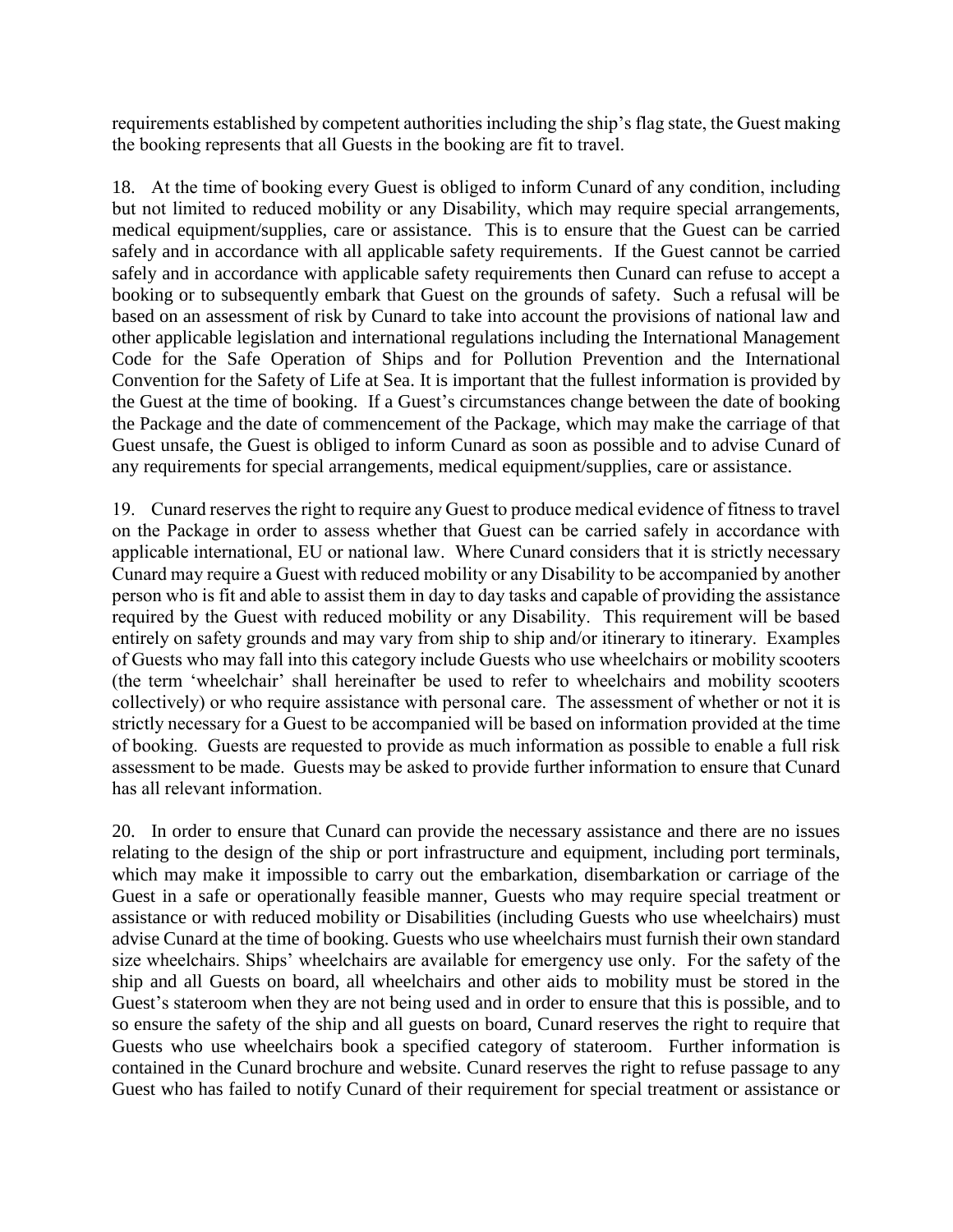of reduced mobility or Disabilities (including the requirement to use a wheelchair). The cost for loss or damage to mobility equipment caused by the fault or neglect of Cunard or a shipping incident is subject to Cunard's absolute discretion to either repair or replace the equipment. Except where Cunard agrees otherwise and in writing at the time of booking Guests are restricted to having on board the ship, two pieces of mobility or other medical equipment with a combined value not exceeding £2,250 per stateroom.

21. Cunard and/or the relevant port authorities shall be entitled to administer a Public Health Questionnaire at any time. All Guests agree to complete the pre-boarding questionnaire and to supply accurate information regarding any symptoms of illness including but not limited to gastrointestinal illness. In the interests of health and safety Cunard may deny boarding to any Guest who has symptoms of any viral or bacterial illness including but not limited to Norovirus. Refusal by a Guest to complete the relevant pre-boarding questionnaire may in itself result in denied boarding. All cases of denied boarding will be treated as a cancellation attracting 100% cancellation charges in accordance with clause 37.

22. In the event that any viral and/or bacterial illness is diagnosed whilst a Guest is on board that Guest may be required to remain in his or her stateroom for reasons of health and safety. In the event that any Guest refuses to remain in their stateroom during the period recommended by the ship's doctor then that Guest may for reasons of health and safety be disembarked by Cunard without any further liability.

23. In order to ensure that Guests are carried in accordance with applicable safety requirements Guests are required to notify Cunard at the time of booking:

(i) of their specific needs with regard to accommodation, seating or services required and/or whether they need to bring any specific medical equipment on board;

(ii) of the nature any assistance required from Cunard or any terminal operator;

(iii) if the Guest wishes to bring a recognised assistance dog on board the ship. Assistance dogs are subject to national regulations. There is also a limit to the number of dogs which can be carried on board. It is therefore imperative that the requirement is notified at the time of booking.

(iv) of any other assistance which is required on board.

Please note that the medical facilities on board Cunard's ships are NOT equipped to perform dialysis. The shipboard doctors are not trained to provide dialysis treatments but are able to assist in emergency situations. It is the responsibility of the Guest to provide all dialysis equipment and treatment. This includes antibiotics. A risk assessment shall be carried out at the time of booking to ensure that the Guest can be carried safely and in accordance with applicable laws. The electrical supply on board Cunard's ships varies but may not be the same as the standard electrical supply in the UK. Guests should contact Cunard for specific details. It is important that any Guest who will be bringing electrical medical equipment on board the ship contacts the manufacturer or supplier to ensure that the equipment is safe to use on board the ship. In relation to medical equipment there are limited storage facilities onboard. It is the responsibility of the Guest to arrange delivery of all medical equipment to the ship prior to departure. The requirement for Guests to notify Cunard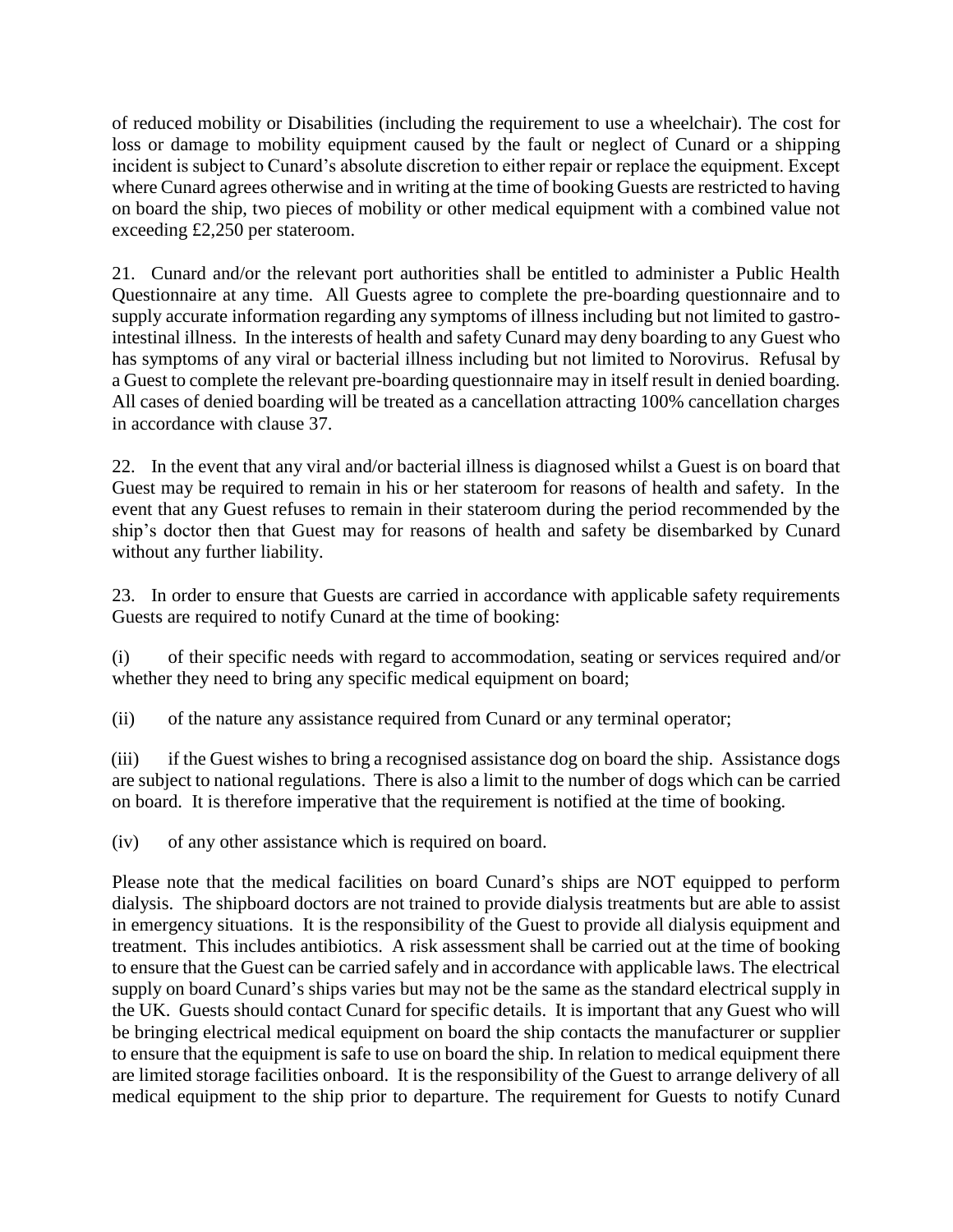prior to booking if they need to have medical equipment on board is to ensure that the medical equipment can be carried and/or carried safely. There are restrictions on the number of oxygen cylinders which can be carried in staterooms. The ship's medical centre cannot refill or supply oxygen cylinders. It is the Guest's responsibility to ensure that all medical equipment is in good working order and for arranging enough equipment and supplies for the duration of the Package. The ship does not carry any replacement equipment and access to shore side care and equipment may be difficult and expensive. Guests must be able to operate all medical equipment. If there are any particular medical conditions which require supervision then such supervision must be organised by the Guest and at the Guest's expense. The ships do not provide one-to-one or other carers for physical or psychiatric or other conditions. The ships do not offer respite services. Guests must note that not all medical equipment can be carried or used onboard aircraft. Guests must check with the airline prior to carriage.

# PREGNANCY

24. Cunard recommends that women who are less than 12 weeks pregnant should seek medical advice prior to travel.

25. Cunard does not have on board its ships adequate medical facilities for childbirth. Accordingly for reasons of health and safety Cunard regrets that it cannot carry Guests who will have entered their 24th week of pregnancy or beyond at any point during their Package. All pregnant women are required to produce a doctor's or midwife's letter stating that mother and baby are in good health, fit to travel taking into account the proposed itinerary and that the pregnancy is not high-risk. The letter must also include the estimated date of delivery (EDD) calculated from both the last menstrual period (LMP) and ultrasound (if performed). Cunard cannot accept a booking or subsequently carry a Guest unless they comply with the requirements of this clause. In the case of a booking by or on behalf of a pregnant Guest made before it could reasonably have been known that the Guest would not be able to join the Package by reason of the Guest entering their 24th week of pregnancy or beyond at any point in their Package, Cunard will refund in full the fare paid by or on behalf of that Guest and the fare paid by any accompanying Guest, provided that the pregnant Guest notified Cunard as soon as reasonably practicable upon becoming aware that she would not be able to join the Package, but shall otherwise have no liability whatsoever. Cunard expressly reserves the right to refuse passage on board to any Guest who appears to be in an advanced state of pregnancy and Cunard shall have no liability whatsoever in respect of either such refusal and/or the carriage of any such Guest.

26. Pregnant Guests are referred to clauses 28 - 30 headed "Medical Treatment" for information regarding the medical facilities on board.

27. The ship's doctor is not qualified to deliver babies or to offer pre or post natal treatment and no responsibility is accepted by Cunard in respect of the inability to provide such services or equipment.

## MEDICAL TREATMENT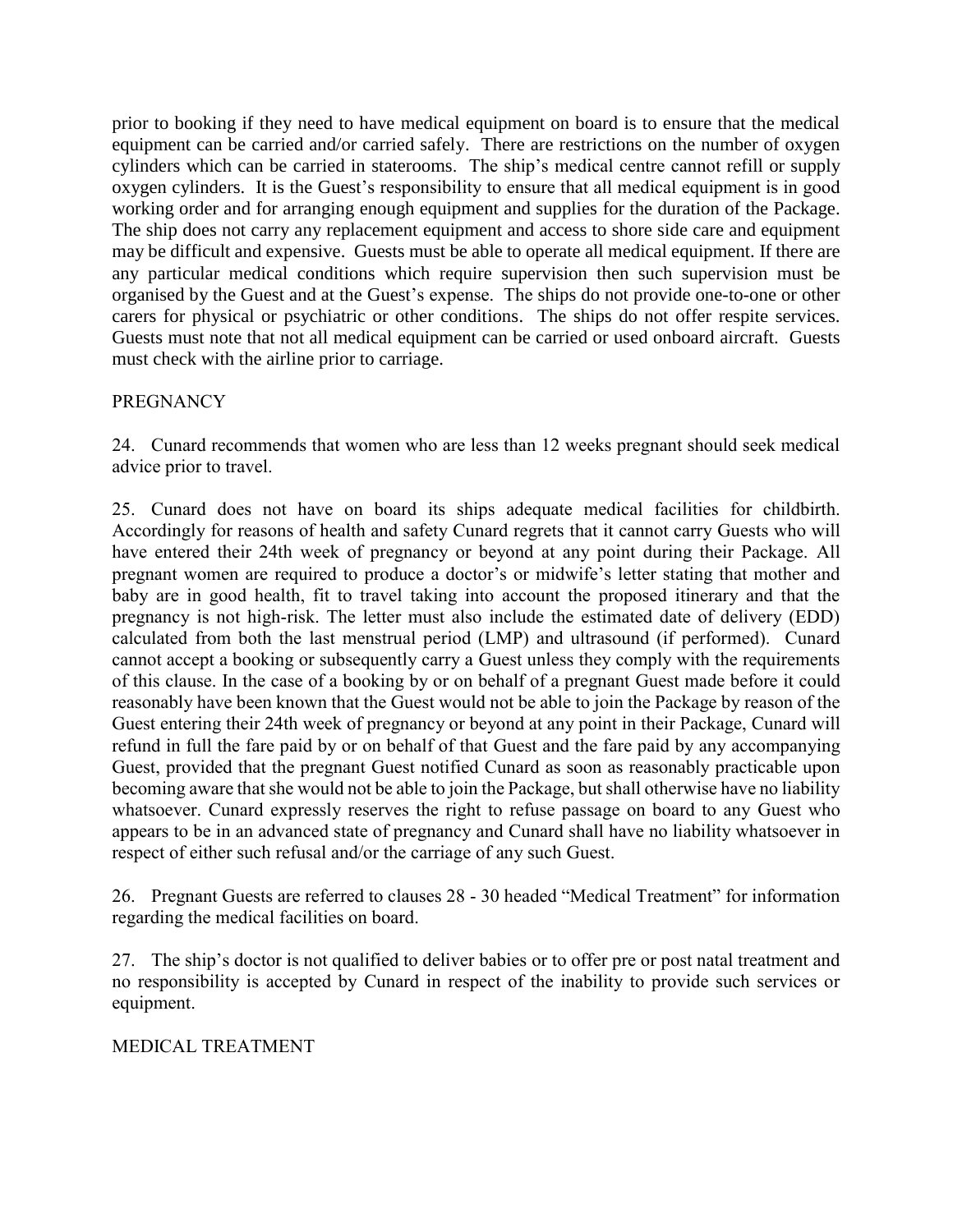28. The Guest acknowledges that whilst there is a qualified doctor on board it is the Guest's obligation and responsibility to seek medical assistance if necessary during the Cruise.

29. The ship's doctor is not a specialist and the ship's medical centre is not required to be and is not equipped to the same standards as a land based hospital. The ship's medical centre is not designed for the provision of extensive or continuing treatment. The ship carries medical supplies and equipment in accordance with the requirements of its flag state. Neither Cunard nor the ship's doctor shall be liable to the Guest as a result of any inability to treat any medical condition as a result. Charges will apply for services and medications dispensed by the ship's medical centre.

30. In the event of illness or injury a Guest may have to be landed ashore for medical treatment. No representations are made regarding the quality of medical treatment at any port of call or at the place at which the Guest is landed. Medical facilities do vary from port to port and no representations or warranties are made in relation to the standard of medical treatment provided by the various hospitals and/or clinics.

## INSURANCE

31. It is a condition of the Contract that every Guest must have full and valid medical insurance which includes cover for pre-existing medical conditions worldwide, or as a minimum, in the countries that the Guest is due to visit and which must remain in force for the entire duration of the Package. The insurance policy must, as a minimum, include medical and repatriation coverage for not less than £2 million and must include cover for the cost of emergency evacuations from the ship, including but not limited to, evacuations by helicopter.

32. Wherever possible, Cunard will offer general assistance to any Guest who suffers illness, personal injury or death during the period of the Package, whether or not arising from an activity forming part of the Package and whether or not the result of fault by any party.

33. Any cost or expense which is reasonably incurred by Cunard for or on behalf of the Guest in respect of any form of medical, dental or similar treatment, hotel, transportation, repatriation or any other expense shall be repayable by the Guest to Cunard, whether or not such sum is covered by the Guest's travel insurance. Cunard reserves the right to take any action that it considers appropriate to recover any such cost or expense.

### FARES AND EXTRAS

34. All fares are based on costs and exchange rates as at Monday 26<sup>th</sup> March 2018. Cunard reserves the right to vary particulars and fares shown in the brochure after the date of publication. Fares, discounts, supplements and special offers advertised in the brochure or elsewhere may be withdrawn or changed. Fares may go up or down. Guests should contact their travel agent for up to date fares and charges before booking, or visit our website: www.cunard.co.uk. Cunard reserves the right to levy a charge for payments made to Cunard by credit card. The Guest will be advised of the rate of any such charge at the time of making a payment.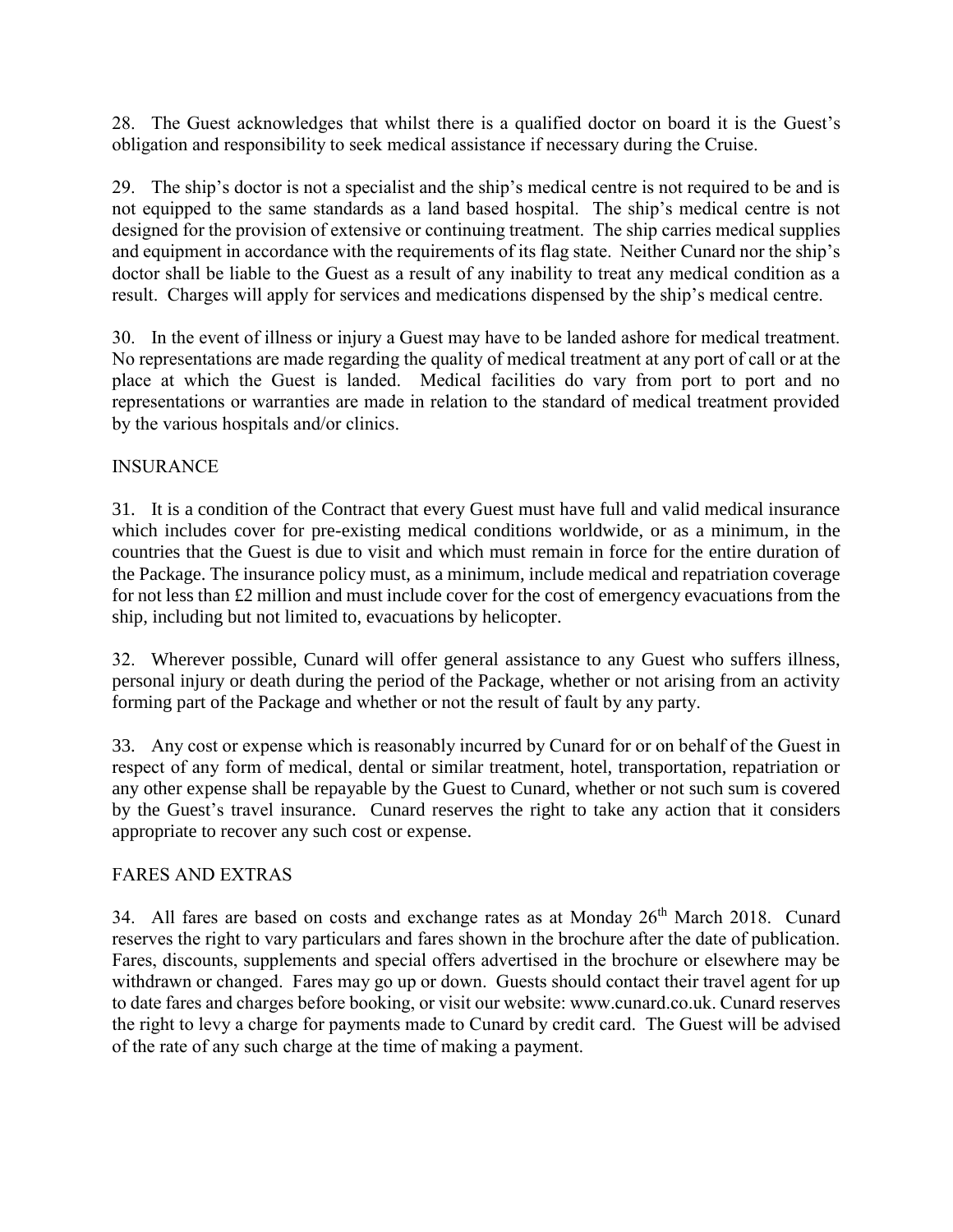35. The fare for your Package can be varied due to changes in transportation costs such as fuel, scheduled air fares and other airline cost changes which are part of the contract between the airline (and their agents) and Cunard, government action such as changes in VAT or any other government imposed changes and currency changes in relation to an exchange rate variation. In the case of any small variation, an amount equivalent to 2 per cent of the fare for your travel arrangements, which excludes insurance premiums and any amendment charges, will be absorbed for increases but not retained from refunds. For larger variations this 2 per cent will still be absorbed for increases but not retained from refunds. In either case there will be an administration charge of £1 per Guest, together with an amount to cover agents' commission. If this means the Guest has to pay an increase of more than 10 per cent of the fare for the Package, the Guest may cancel the Contract and receive a full refund of all monies paid, except for any amendment charges or insurance premiums. No consequential costs or expenses or loss of profits will be payable. Cunard will consider an appropriate refund of insurance premiums paid if the Guest can show that he/she was unable to transfer or re-use the policy. Should the Guest decide to cancel for this reason, the Guest must exercise his right to do so within 14 days from the issue date printed on the final invoice. Alternatively, the Guest can accept an offer of an alternative Package if Cunard is able to provide an alternative and transfer payment made in respect of the original Package to the alternative Package. If the cost of the alternative Package is less than the original Package the difference in fare will be refundable. Please note that travel arrangements are not always purchased in local currency and some apparent changes have no impact on the fare for your Package due to contractual and other protection in place.

36. All accounts for on-board services and goods and for shore excursions must be settled in full before the Guest leaves the ship. In the event that a Guest fails to settle his on-board account at or before the completion of the Cruise, Cunard reserves the right to charge interest on the outstanding sums until the date of actual payment and shall be entitled to make a reasonable administration charge for the subsequent collection of such sum due in addition to any costs of legal process. Cunard also reserves the right to cancel any future bookings that the Guest may have and to set off any sums owed to Cunard by the Guest against any sums due to the Guest from Cunard, without prejudice to any other remedies Cunard may have under these Conditions or otherwise.

## CANCELLATION BY THE GUEST

37. The Guest may cancel the Contract at any time prior to the commencement of the Package via their travel agent or, for Guests who have booked direct, by calling our Reservations Department, but in that event Cunard shall be entitled to levy a cancellation charge as a percentage of the fare paid in accordance with the following scales.

| Period before departure within which written notice of<br>cancellation is received by Cunard | <b>Cancellation charges</b><br>(percentage of fare) |
|----------------------------------------------------------------------------------------------|-----------------------------------------------------|
| From the date of booking until 71 days before departure                                      | Deposit                                             |
| 70 to 57 days                                                                                | 50%                                                 |
| 56 to 42 days                                                                                | 60%                                                 |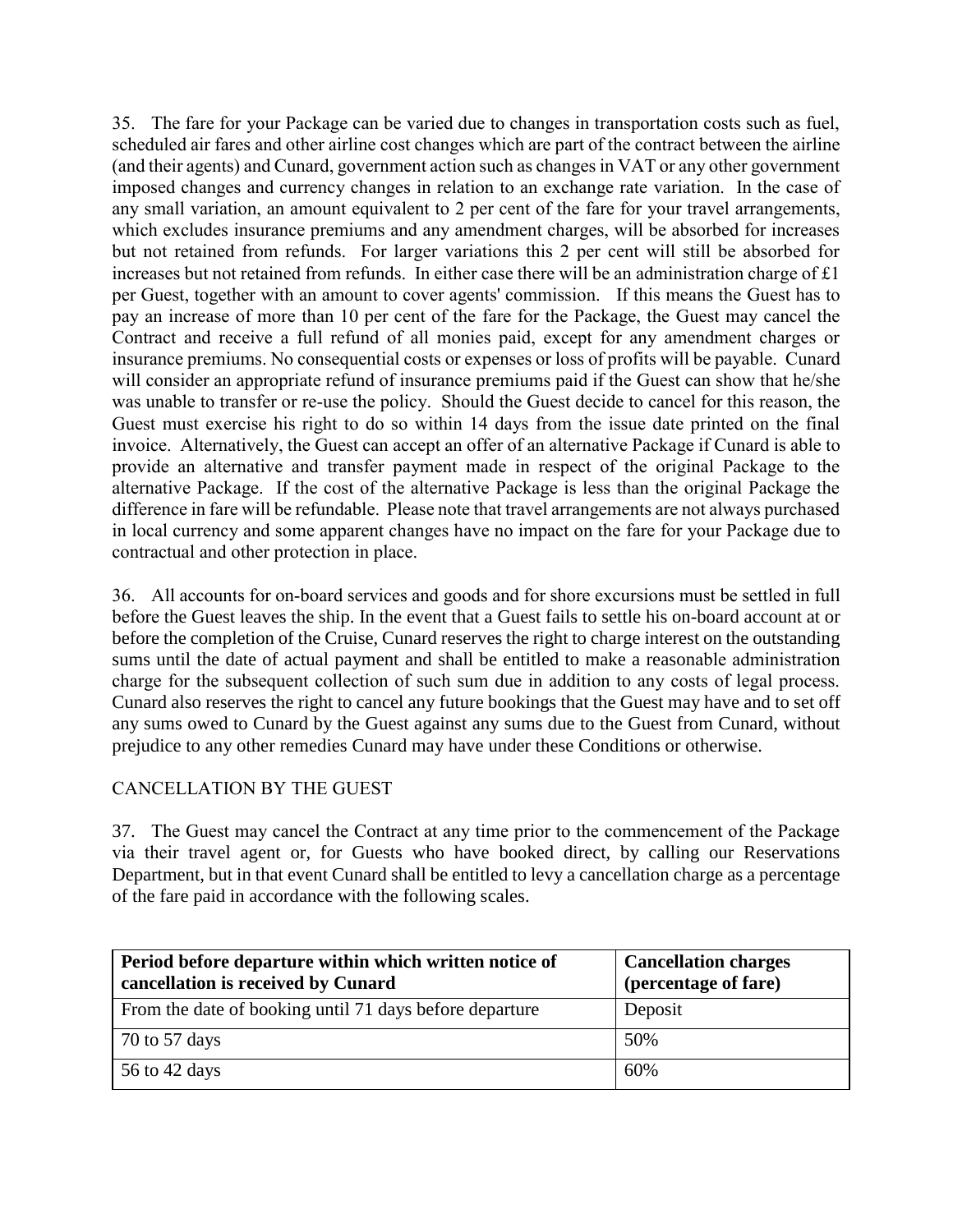| 41 to 16 days                                                          | 75%  |
|------------------------------------------------------------------------|------|
| 15 to 6 days                                                           | 90%  |
| Less than 6 days before departure or failure to embark.                | 100% |
| For fly-voyages, departure day is the date of the flight<br>departure. |      |

38. It may be possible for the Guest to re-claim these cancellation charges (less any applicable excess) under the terms of the Guest's insurance policy. Claims should be submitted to the appropriate insurer. After departure, if the Guest disembarks whether by reason of sickness or any other reason the Guest will not be entitled to a refund of a proportion of the Package not used.

# ALTERATION AND CANCELLATION BY CUNARD PRIOR TO DEPARTURE

39. Whilst Cunard will do its best not to cancel or to make any significant alteration after a booking has been made, it shall nevertheless be entitled at any time prior to departure to cancel the Contract or to change and/or curtail the Package where this reasonably becomes necessary on operational, commercial or other grounds. Cunard will inform the Guest of any such cancellation or change of Package as quickly as possible (with, where appropriate, written confirmation as soon as reasonably possible thereafter). If Cunard makes a significant alteration to the Package it will inform the Guest or his travel agent as soon as reasonably possible. The Guest will have the choice of either accepting the alteration, accepting an offer of an alternative Package of comparable standard if available (Cunard will refund any fare difference if the alternative is of a lower value) or cancelling the Package and receiving a full refund of all monies paid. The Guest recognises and agrees that it will not normally be possible for Cunard to offer an appropriate substitute Package which is available at about the same time as and/or with a similar itinerary to that originally booked, but Cunard will do its best to provide a suitable alternative Package of similar duration and value. The Guest must notify Cunard of his decision as soon as reasonably possible and in any event not later than 14 days of being informed of the significant alteration.

40. If the Guest cancels the Package in the circumstances set out in clause 40 or if Cunard cancels the Package, the Guest shall also be entitled to compensation as follows (except if the change or cancellation is due to force majeure, non-payment by the Guest or where the minimum number of Guests required for a Package to proceed is not reached).

| Period of notification given by Cunard | <b>Compensation per full fare paying Guest</b> |
|----------------------------------------|------------------------------------------------|
| 70 to 43 days                          | 5% cruise credit                               |
| 42 to 29 days                          | $10\%$ cruise credit                           |
| 28 to 15 days                          | 15% cruise credit                              |
| 14 to $0$ days                         | 20% cruise credit                              |

41. The value of any cruise credit will be calculated by reference to the fare actually paid for the cancelled Package and may only be used for other bookings with Cunard. Any such new booking must be made by no later than 31 December of the year after the date of the original Package. Credit vouchers may be redeemed against the fare of the new Package net of any discount available to the Guest at the time of booking. The compensation set out above does not exclude the Guest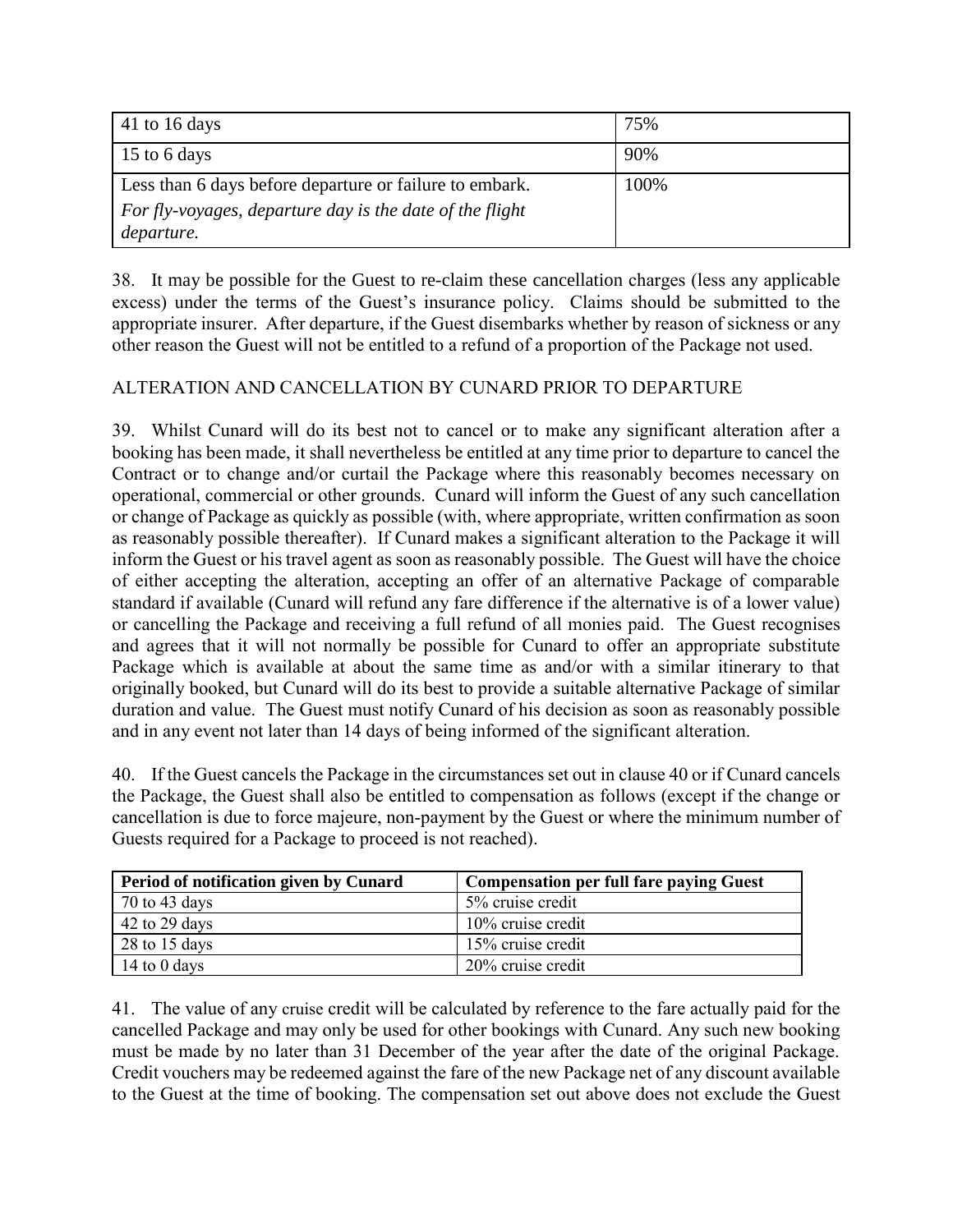from claiming more if he/she is entitled to do so or from requesting that compensation be provided in a different form. No consequential costs or expenses or loss of profits will be payable.

## ALTERATION AND CANCELLATION BY CUNARD AFTER DEPARTURE

42. After departure, Cunard does not guarantee that the ship will call at every port on the itinerary or follow every part of the advertised route or schedule or that every part of the Package will be provided. Cunard reserves the absolute right to decide whether or not to omit any such port(s) and/or to call at additional ports and/or to change the advertised route, schedule or Package. If Cunard is unable to provide a significant proportion of the Package, it will make suitable alternative arrangements, at no extra cost to the Guest, for the continuation of the Package. If the Guest does not accept them, for good reasons, or, if it is impossible to make suitable alternative arrangements Cunard will, where appropriate, provide the Guest with transport back to the place of departure or to another place to which Cunard and the Guest have agreed. In both cases Cunard will, where appropriate, compensate the Guest. Please note that compensation will not be payable if an alteration is minor or if Cunard is not able to provide a significant proportion of the Package due to force majeure.

43. Transit or part transit of straits, other sea areas controlled by vessel traffic schemes, canals, rivers and all other navigable waterways may be subject to delay due to operational circumstances and/or the requirements of the local authorities and Cunard shall have no liability whatsoever in respect of any such delay.

# SECURITY, SAFETY AND SUPPORT

44. Guests are expected at all times to conduct themselves in a proper manner and with due regard to the health, safety, comfort, enjoyment and general well-being of all persons both on board the ship and involved in the provision of any service or facility forming part of the Package or any shore excursion, and the Guest expressly agrees to this. If it appears that a Guest's conduct, behaviour or health is such as to be a breach of this requirement or the Guest's behaviour, health or conduct is likely to endanger the Guest's own health or safety or that of any other Guest or crew or may make the Guest likely to be refused permission to go ashore at any port or may make Cunard liable for the costs of any medical treatment and/or maintenance and support and/or repatriation, then Cunard and/or the Master shall have the right according to the particular circumstances to take any one or more of the following measures as may appear to be reasonable and appropriate –

- refuse to embark or to disembark the Guest at any particular port or other place of call;
- disembark the Guest;
- transfer the Guest to another berth;
- confine the Guest to a particular stateroom or to the ship's medical centre;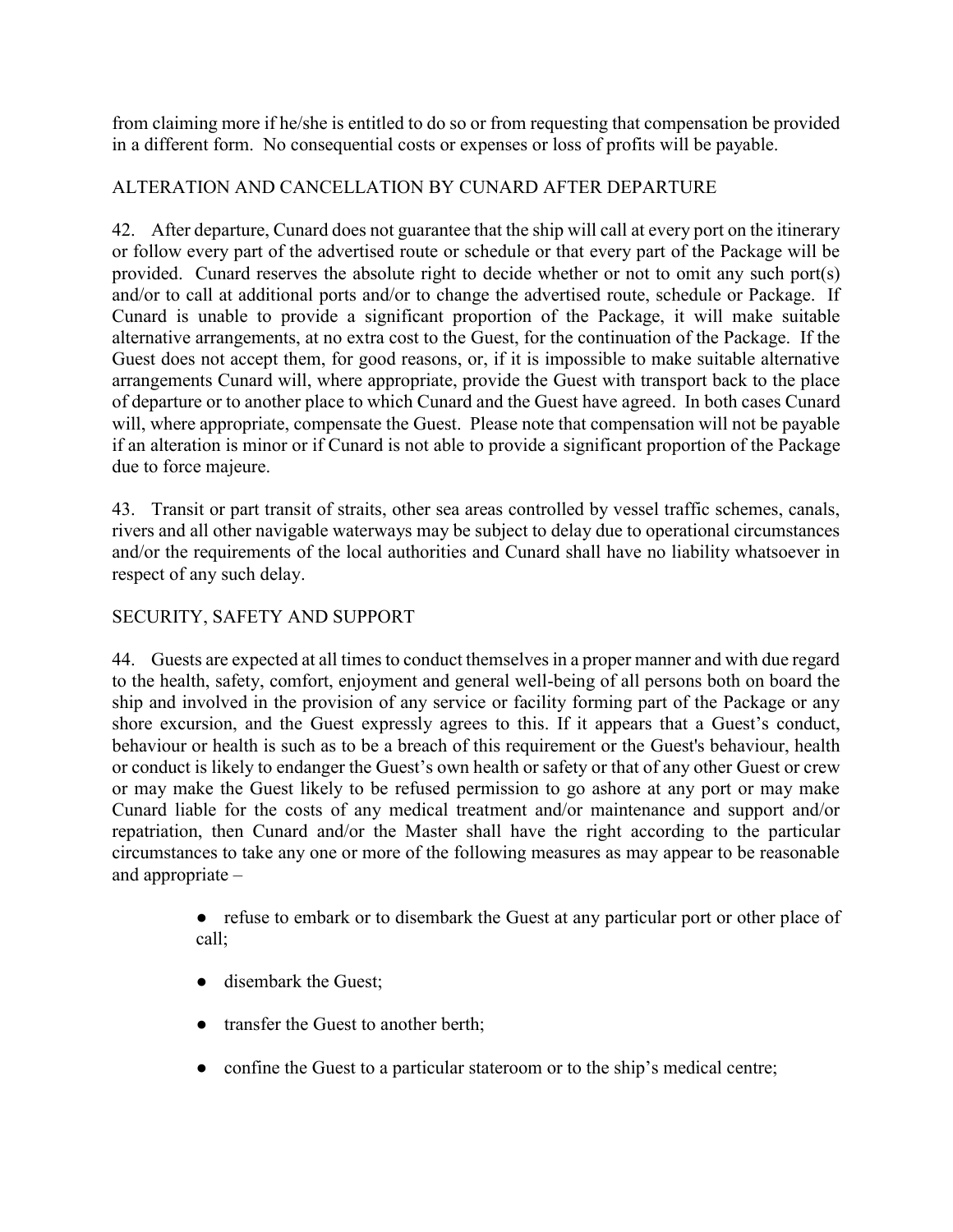• through the ship's doctor and/or his staff, administer any drug, medicine or other substance of a similar nature, or admit and/or confine the Guest to a hospital or any similar institution at any port as the ship's doctor may consider necessary;

- remove the Guest from the hotel, if appropriate;
- repatriate the Guest to the United Kingdom or the Guest's home country.

45. In the event of Cunard and/or the Master acting in accordance with clause 44 above, neither the Guest nor (at the sole discretion of Cunard) any other person travelling with the Guest (whether or not under the same booking) shall be entitled to make a claim against Cunard for any loss or expense incurred as a result of such action, whether for a full or partial refund of the fare or for any other form of compensation or for the cost of returning to the United Kingdom or the Guest's home country or to any other place or for any other form of loss or expense whatsoever. Where the Guest is repatriated pursuant to this clause at Cunard's expense, Cunard shall have the right to recover the cost of this.

46. If any Guest is denied the right to board an aircraft because, in the reasonable opinion of the Captain, the Guest is unfit to travel or represents a threat to the safety of the aircraft or its passengers or crew or is abusive or disruptive, Cunard will not be liable to complete the Guest's holiday arrangements and will not be liable to pay any refunds or compensation. If an aircraft is forced to make an unscheduled landing as a result of the conduct of any Guest, Cunard shall have the right to recover the full cost thereof from the Guest.

47. For security reasons, it may be necessary at any time to search Guests and/or their luggage and goods and the Guest agrees to allow such search upon being so requested by the Master or any other authorised person.

48. The Guest must not bring on board the ship any goods or articles of an inflammable or dangerous nature, nor any controlled or prohibited substance, nor any animals. To do so shall be a breach of these Conditions and shall render the Guest strictly liable to Cunard for any injury, loss, damage or expense and the Guest shall compensate Cunard in full for any loss, damage or expense suffered by Cunard as a result of such breach. The Guest may also be personally liable to statutory penalties. The Master (or any other officer delegated for the purpose) shall be entitled at all times to enter and search the stateroom and personal luggage (whether or not in the stateroom) of any Guest whom the Master reasonably believes may be in breach of this clause. Where the Guest is found to be in breach of this clause, Cunard and/or the Master of the ship shall be entitled to exercise any of the powers conferred by clause 44 and clause 45 shall apply.

49. Any crew member or other person authorised by Cunard shall be entitled to enter a Guest's stateroom to carry out necessary inspection, maintenance or repair work or for any purpose associated therewith.

**COMPLAINTS**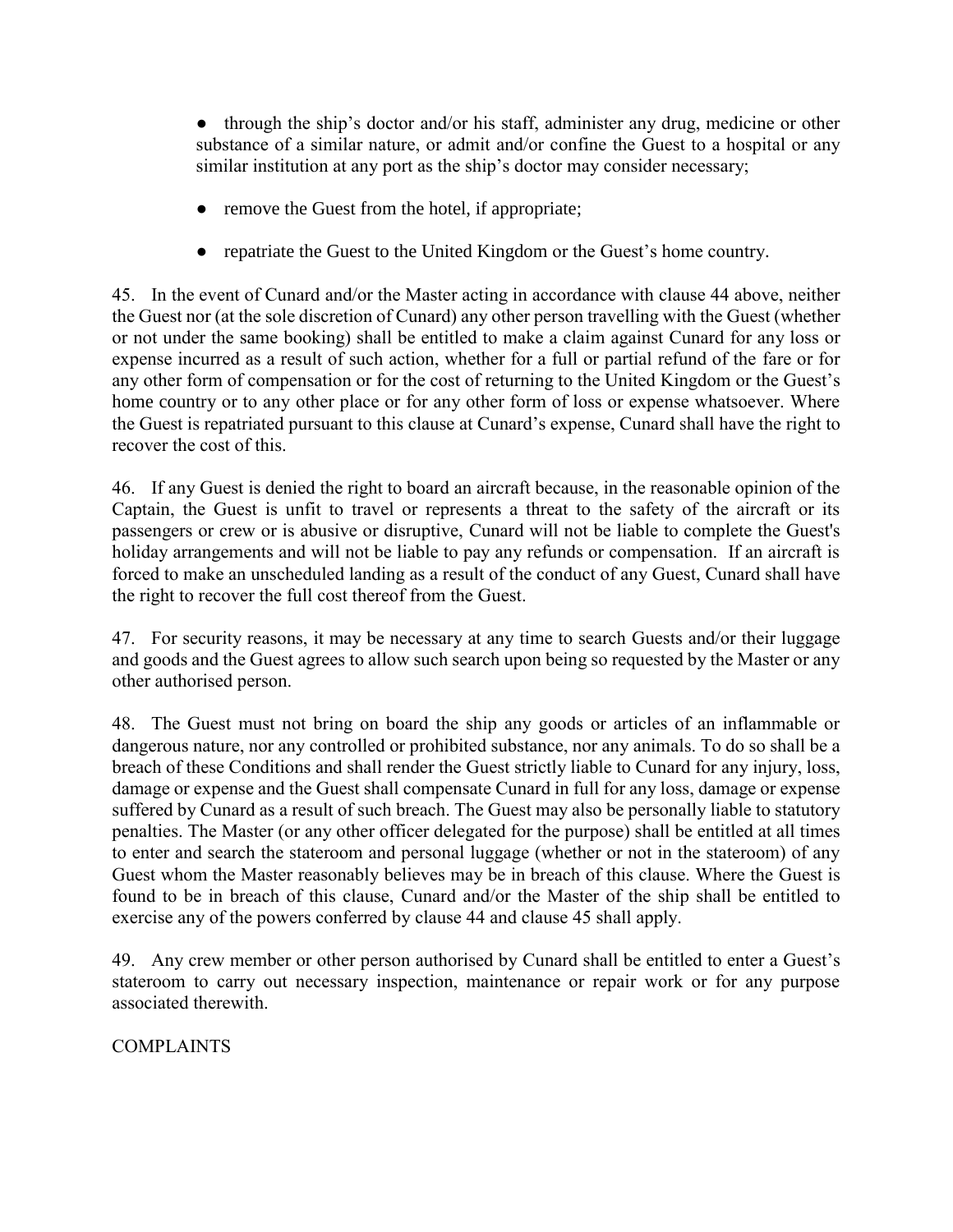50. Any problem which arises during a holiday must be raised by the Guest at the time with a representative of Cunard. If the problem is not resolved to the full satisfaction of the Guest during the holiday, it is essential that to enable the complaint to be investigated properly it must be notified in writing to Cunard at the earliest opportunity thereafter and in any event no later than 28 days after the Guest's return from the Package. Failure to report the complaint within this time may adversely affect Cunard's ability to investigate and deal with it and may prejudice any future claim. Complaints relating to EU Regulation 1177/2010 Concerning the Rights of Passengers when Travelling by Sea and Inland Waterways must be made to Cunard in writing within two months of the date on which the service was performed. Within one month, Cunard shall respond to the Guest that the Guest's complaint has been substantiated or rejected or is still being considered. However, the time taken to provide the reply shall be no longer than two months from receipt of the complaint. If the Guest is still not satisfied, the Guest can refer the matter to the Passenger Shipping Association (PSA) to investigate the complaint. The PSA shall investigate and respond to the Guest within 28 days with their decision. The Guest shall cooperate with Cunard and/or the PSA to provide such information as is necessary to enable the complaint to be considered.

## LIABILITY

51. Subject to paragraphs 51 to 55 Cunard accepts responsibility for death, injury or illness caused by the negligent acts and/or omissions of its Suppliers in respect of the Package, but excluding the Cruise. Cunard limits its liability, where applicable, by the conventions referred to in clauses 54 to 59 inclusive. In any event, Cunard is not responsible for any improper or nonperformance of any services forming part of the Package which are wholly attributable to the fault of the Guest; the unforeseeable or unavoidable act or omission of a third party unconnected with the provision of any services to be provided under the Contract; unusual and unforeseeable circumstances beyond the control of Cunard and/or the relevant Supplier the consequences of which could not have been avoided even if all due care had been exercised, including (but not limited to) an event of force majeure; or any event which Cunard and/or the relevant Supplier could not even with all due care have foreseen or forestalled.

52. For claims not involving personal injury, death or illness or which are not subject to the conventions referred to in clauses 54 to 59 inclusive, Cunard's liability for improper performance of the Contract shall be limited to a maximum of twice the fare which the Guest affected paid for the Package (not including insurance premiums and amendment charges) and Cunard shall have no liability for any loss of business or profits, loss of use or any consequential or indirect loss or damage.

53. All carriage (by land, air and sea) is subject to the terms and conditions of carriage of the actual carrier. These may limit or exclude liability. They are expressly incorporated into the Contract. Copies of these terms and conditions are available on request from Cunard. Cunard will ensure that the Guest is informed of the identity of the air carrier once it has been finalised and details of likely carriers are contained in the brochure. Cunard does not use any carrier on the EU banned carrier list, available via our website. The liability of Cunard will not exceed that of any carrier.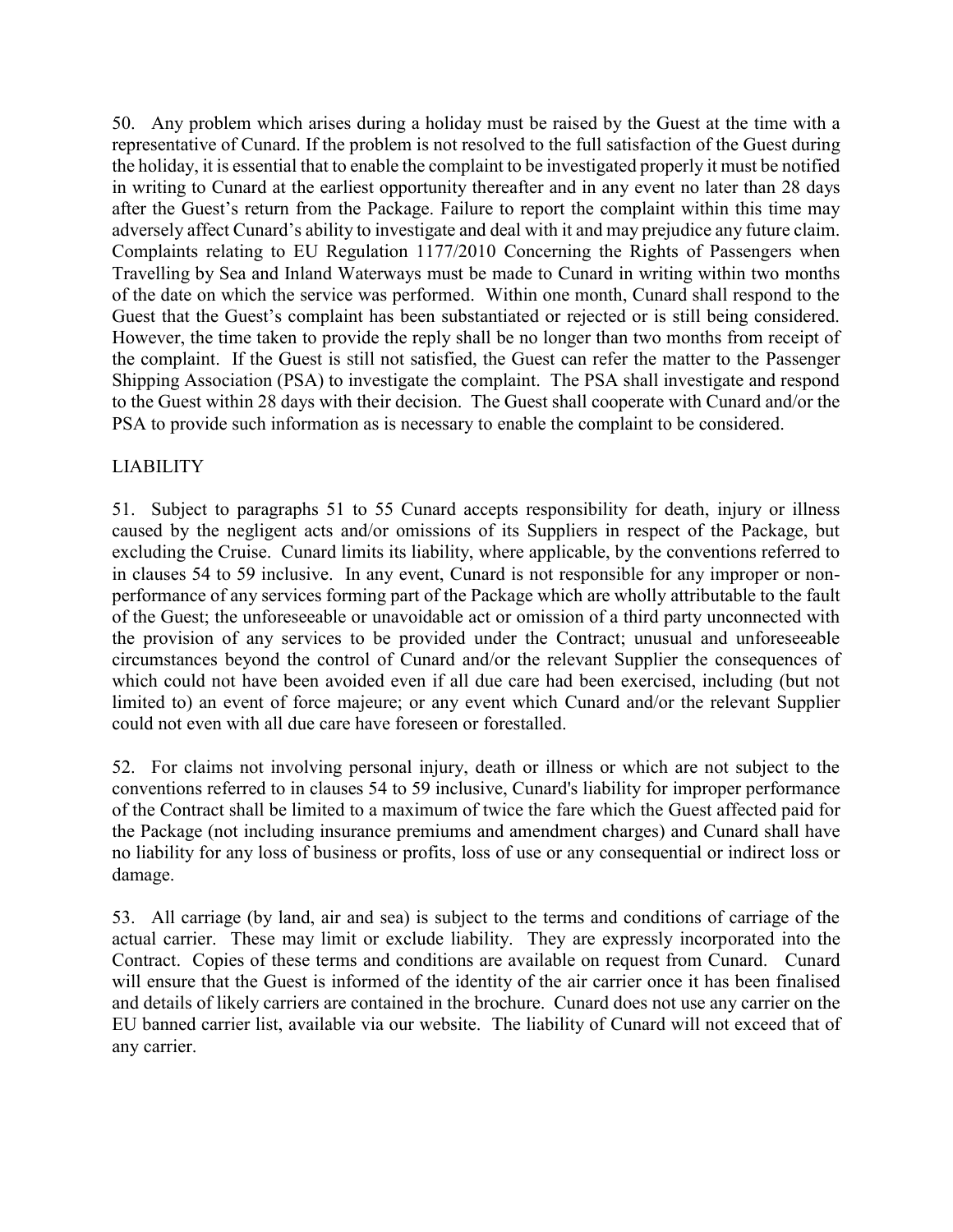54. Carriage of Guests and their luggage by air is governed by various international conventions (hereinafter "the international air conventions"), including the Warsaw Convention 1929 (whether as amended by the Hague Protocol 1955 or the Montreal Protocol 1999 or otherwise) or the Montreal Convention 1999. Flights between the UK and any member state of the European Union are currently governed by EC Regulation 889/2002 which gives legal effect to the Montreal Convention 1999. To the extent that Cunard may be liable as a non-performing air carrier to Guests in respect of carriage by air, the terms of the international air conventions (including any subsequent amendments and any new convention which may be applicable to a Contract for a fly cruise between Cunard and a Guest) are expressly incorporated into these Conditions. The international air conventions may permit the carrier to limit its liability for death and personal injury, loss of and damage to luggage and delay. Insofar as Cunard may have any liability to the Guest in respect of carriage by air, it shall be determined accordingly. Copies of these conventions are available from Cunard on request.

55. Carriage of Guests and their luggage by sea, including the Cruise, is governed by the Athens Convention 1974 (Athens Convention) and where applicable EU Regulation 392/2009 on the Liability of Carriers of Passengers by Sea in the Event of Accidents. Copies are available on request. The Athens Convention and where applicable EU Regulation 392/2009 are expressly incorporated into these Conditions and any liability of Cunard for death or personal injury or for loss of or damage to luggage arising out of carriage by sea shall be solely brought in accordance with the Athens Convention and where applicable EU Regulation 392/2009 and solely determined in accordance with the Athens Convention or where applicable EU Regulation 392/2009. In most cases, the Athens Convention and where applicable EU Regulation 392/2009 limit the carrier's liability for death or personal injury or loss of or damage to luggage and make special provision for valuables. It presumes that luggage has been delivered undamaged to the Guest unless written notice is given to Cunard (as carrier):

- a. in the case of apparent damage, before or at the time of disembarkation or redelivery;
- b. in the case of damage which is not apparent or of loss, within 15 days from the date of disembarkation or redelivery or from the time when such redelivery should have taken place.

Pursuant to the Athens Convention 1974, the limits applicable to cabin luggage are 833 SDRs ( $£791$ ). The figure increases to 2,250 SDRs ( $£2,135$ ) where EU Regulation 392/2009 applies. Cunard is not liable in respect of the loss and/or damage to any valuables unless these have been deposited with the ship. Using the cabin safe is not a deposit with the ship. Where deposited with the ship and unless a higher figure is agreed in writing, Cunard's liability will be limited to 1,200 SDRs (£1,139) in accordance with the Athens Convention or where EU Regulation 392/2009 applies,  $3,375$  SDRs (£3,204). In the event of death and/or personal injury then the limits applicable under the Athens Convention are 46,666 SDRs (£44,302) or 300,000 SDRs (£284,495) where the Performing Carrier has a principal place of business in the UK. In accordance with EU Regulation 392/2009 the Guest's right to compensation from the carrier in respect of a shipping incident in relation to any event with the exception of circumstances beyond the carrier's control such as war, natural disaster or act of a third party is up to 250,000 SDRs (£237,311). Compensation can increase to a total figure of 400,000 SDRs (£379,643) per Guest, per carriage unless the carrier proves that the incident occurred without its fault or neglect. In the event of a non-shipping incident, the Guest has a right to compensation from the carrier up to a total sum of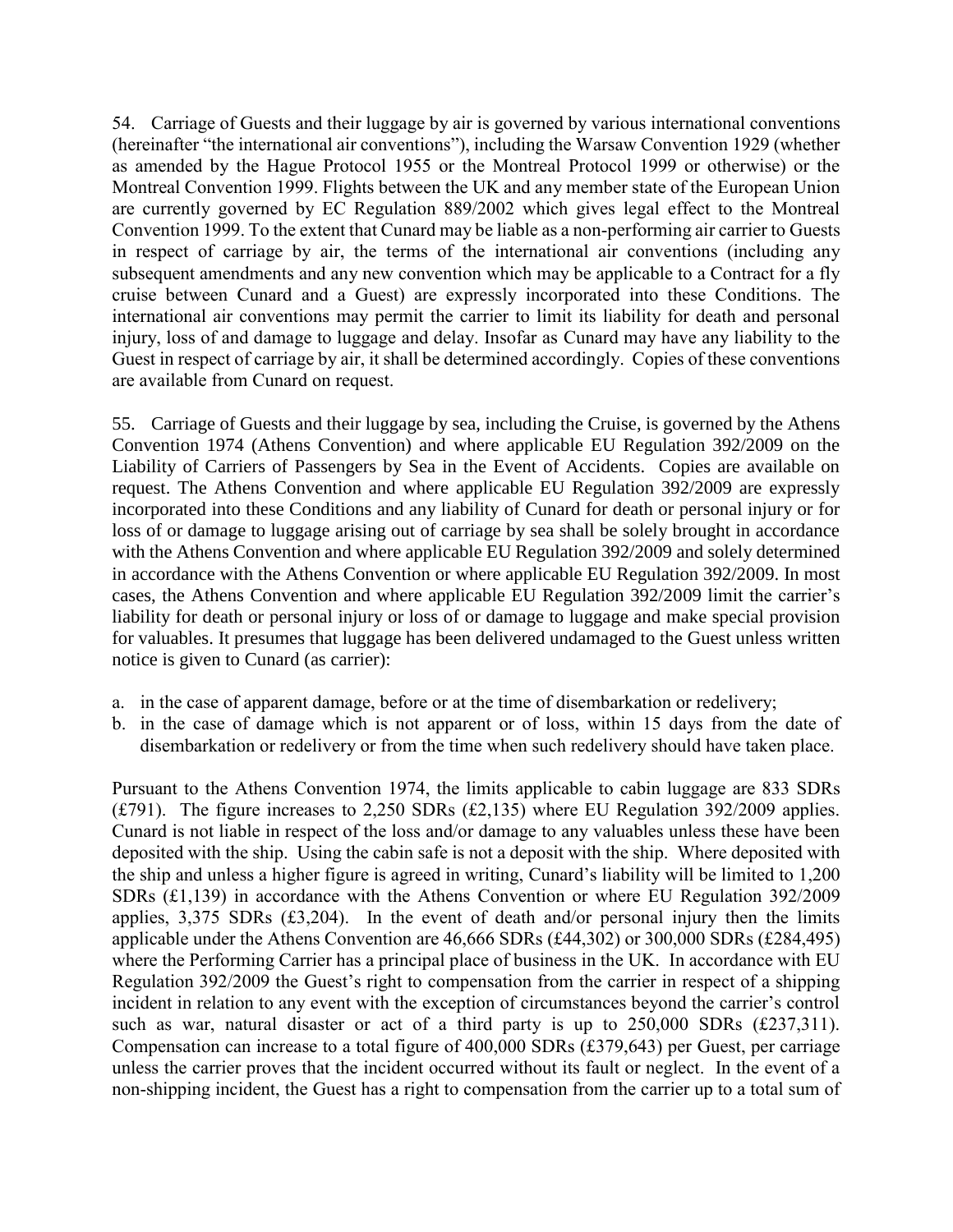400,000 SDRs if the Guest proves that the incident which caused the damage was the result of the carrier's fault or neglect.

56. Any damages payable by Cunard up to the Athens Convention limits shall be reduced in proportion to any contributory negligence by the Guest and by the maximum deductible specified in Article 8 (4) of the Athens Convention.

57. Insofar as Cunard may be liable to a Guest in respect of claims arising out of carriage by air or carriage by sea, Cunard shall be entitled to all the rights, defences, immunities and limitations available, respectively, to the actual air carrier (including his own terms and conditions of carriage) and under the Athens Convention, and nothing in these Conditions shall be deemed a surrender thereof. To the extent that any provision in these Conditions is made null and void by the Warsaw Convention, the Montreal Convention or the Athens Convention or any legislation compulsorily applicable or is otherwise unenforceable, it shall be void to that extent but no further.

58. Insofar as the Cruise may be performed on a ship not owned by Cunard, it is agreed that Cunard shall at all times nevertheless be deemed a ship owner for the purposes of the Convention on Limitation of Liability for Maritime Claims 1976, whether as amended by the Protocol of 1996 or otherwise and as in force in any relevant jurisdiction from time to time, and so entitled to limit liability thereunder.

59. Except for claims arising out of carriage by air (as provided by clause 54), any liability in respect of death and personal injury and loss of and damage to luggage which Cunard may incur to the Guest during sea carriage, whether under the Contract in accordance with these Conditions or otherwise, shall always be subject to the limits of liability contained in the Athens Convention and where applicable EU Regulation 392/2009.

60. In respect of any claims for loss of or damage to property including luggage which are not covered by international conventions including the Athens Convention, where applicable EU Regulation 392/2009 and/or the Montreal Convention and where liability is not limited by reference to any enactment, terms or conditions then any legal liability that Cunard may have for any such losses will be limited to £500.00 per Guest. Cunard shall not be liable for lost valuables including jewellery and/or monies under any circumstances. Guests must ensure that their personal possessions and valuables are with them at all times.

61. Hotels and shuttle services included in the Package are arranged by Cunard with local Suppliers who may themselves engage the services of local operators. Standards of hygiene, accommodation and transport in many countries where excursions take place are often lower than comparable standards in the UK. Cunard will at all times endeavour to appoint reputable and competent local Suppliers. The terms and conditions of the hotels and shuttle services will be applicable and are expressly incorporated into the Contract. These may limit or exclude liability of the hotelier or the shuttle services operators. The liability of Cunard will not exceed that of any hotelier and/or shuttle services operator. Local standards of the relevant country will be relevant in assessing performance of the Package services. In the event of a complaint by a Guest, the Contract will be regarded as having been performed if local standards relating to those services have been satisfied even if the laws of England and Wales have not been met. Cunard is not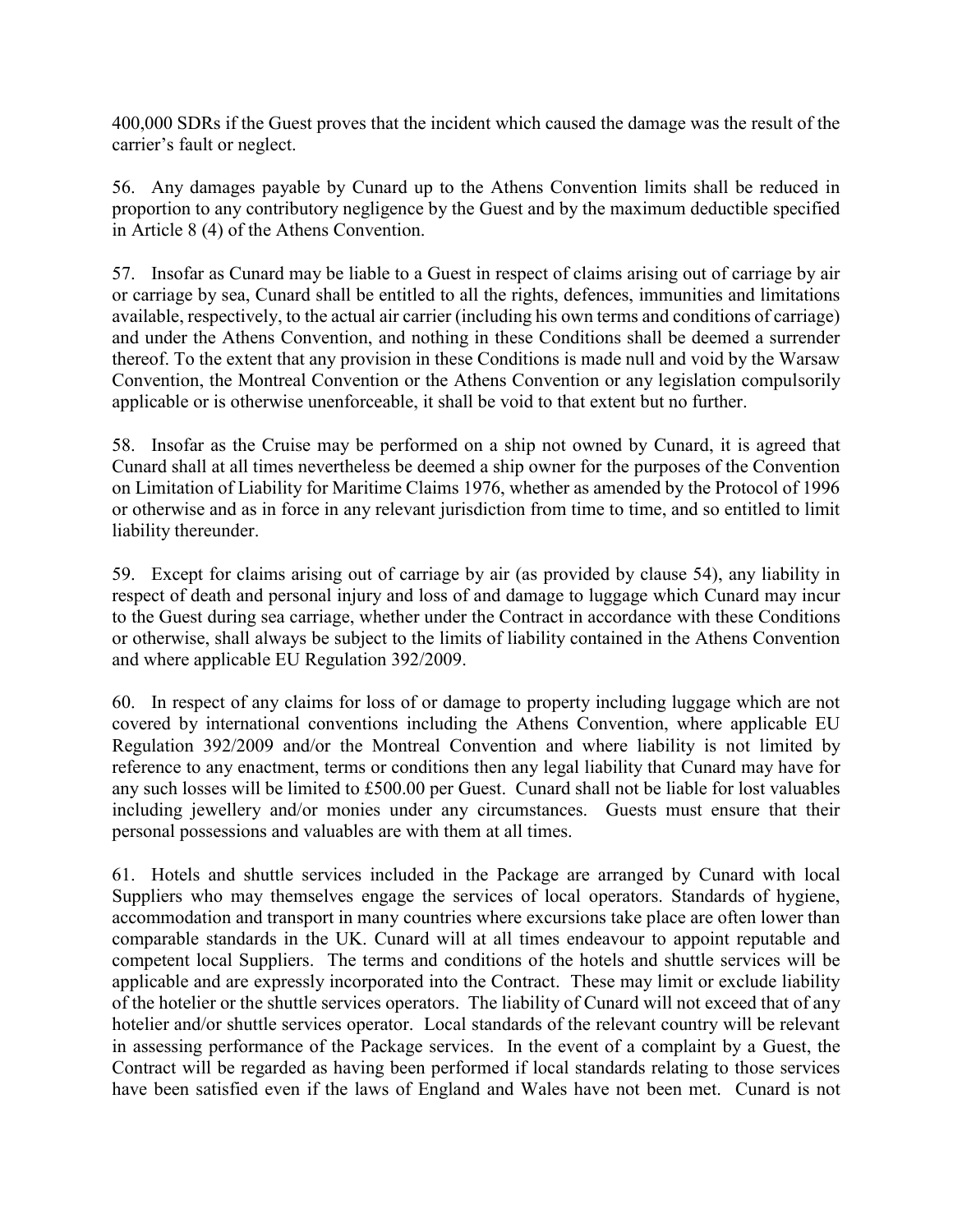responsible for any improper or non-performance of such services which are wholly attributable to the fault of the Guest; the unforeseeable or unavoidable act or omission of a third party unconnected with the provision of the services to be provided; unusual and unforeseeable circumstances beyond the control of Cunard and/or the relevant Supplier the consequences of which could not have been avoided even if all due care had been exercised, including (but not limited to) an event of force majeure; or any event which Cunard and/or the relevant Supplier could not even with all due care have foreseen or forestalled.

62. Cunard does not include any shore excursions in the fare. Shore excursions do not form any part of a Package. Shore excursions may be reserved after a Package has been booked from a separate shore excursions brochure or online. Reservations may be made for a specified period prior to the Cruise commencing. Purchases may also be made onboard the ship.

63. Any shore excursions booked will be supplied by local operators. Cunard will at all times endeavour to appoint reputable and competent local operators who apply the local laws and regulations of the relevant country. Shore excursion operators are not Cunard's servants, agents or suppliers. Cunard is not responsible for any acts or omissions which are wholly attributable to the fault of the local operators. Cunard does not operate, perform or otherwise organise and/or audit any shore excursions. All Guests must ensure that they are fit and healthy to undertake shore excursions. All shore excursions are governed by the terms and conditions in the shore excursions brochure.

64. All employees, agents, contractors and their sub-contractors (including Suppliers as defined in clause 1), as well as all insurers of both Cunard and its Suppliers shall have the benefit of the same rights, defences, immunities and limitations available to Cunard under these Conditions.

## ACTIONS, CLAIMS AND TIME LIMITS

65. Any action by a Guest arising out of carriage by air or sea must be commenced within the time limit prescribed by the Warsaw Convention, the Montreal Convention or the Athens Convention or EU regulation 392/2009 as applicable.

66. If a court or tribunal applies any law other than English law, Cunard shall (in respect of all exclusions and limitations of liability) be entitled to the maximum protection allowed by that law including statutory protection of limitation as to the amount of damages recoverable.

## HOW WE WILL USE YOUR DATA

67. In clauses 67 to 68, "you" means the Guest. In order to process your booking and to ensure that your travel arrangements run smoothly and meet your requirements, Cunard needs to use the personal data you provide such as name, address, any special needs, health, medical, mobility or dietary requirements, etc. Cunard may pass personal data on to other relevant suppliers of your travel arrangements such as travel agents, airlines, hotels and transport companies. Your personal data may also be provided to security and/or credit checking companies, credit and debit card companies, government and enforcement agencies, public authorities such as customs and immigration if required by them, or as required by law. Cunard may also use your personal data for the purposes of carrying out security checks. Your personal data may be shared with the police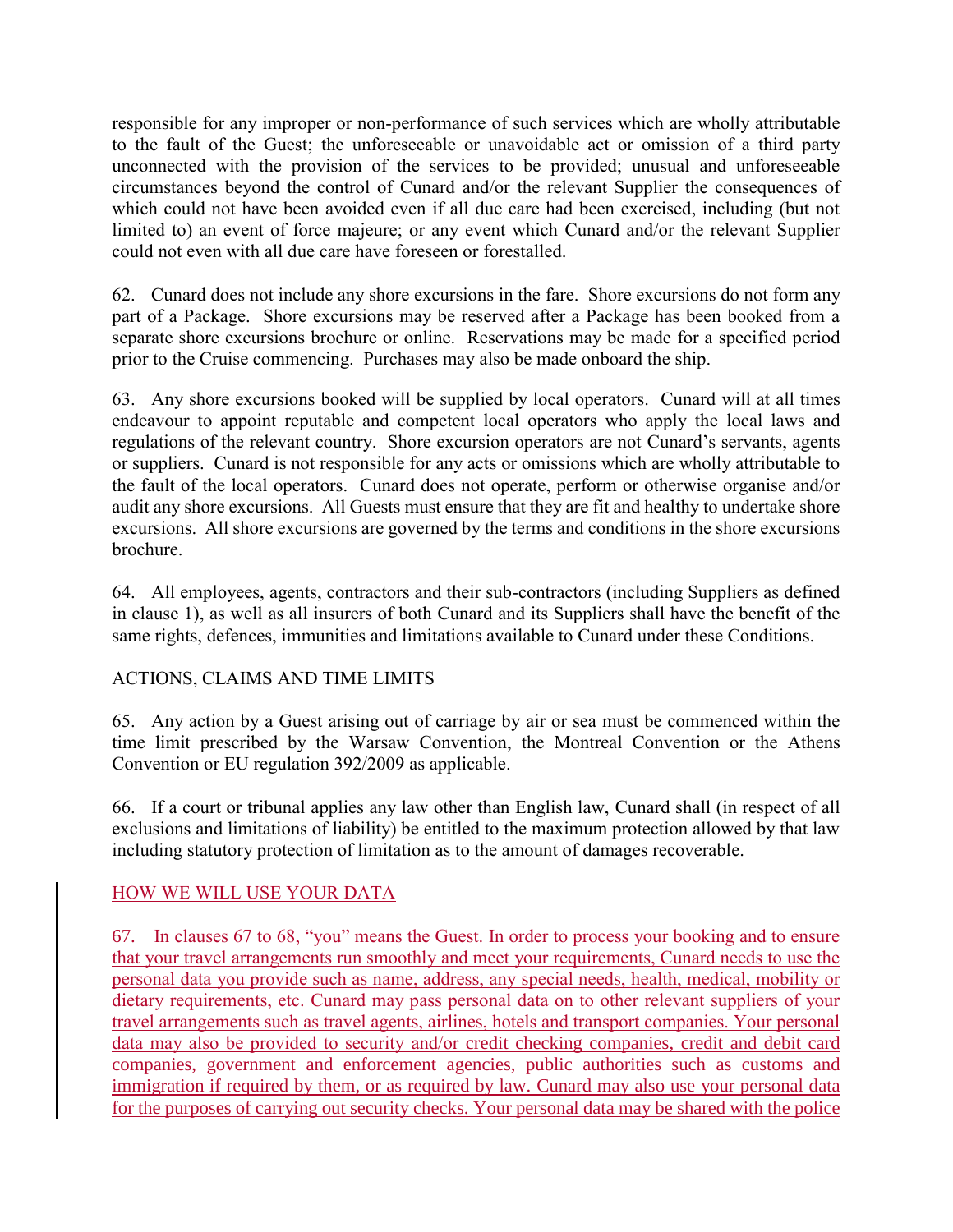or other law enforcement or crime prevention agencies for security purposes. This may involve sending your personal data between different countries, including countries outside the European Union (EU) where controls on data protection may not be as strong as the legal requirements in the EU. This may also apply to any sensitive information that you give to us such as details of any disabilities or dietary/religious requirements. If Cunard cannot pass your personal data on to the relevant suppliers, whether in the EU or not, Cunard cannot properly effect your booking. For the safety and security of the ship and its Guests, and to detect and prevent criminal activity, Cunard may operate closed circuit television (CCTV) cameras in certain areas on board the ship during your Cruise and thermal imaging cameras at the point of access to or from the ship. Thermal imaging cameras can be used to identify items concealed beneath clothing (including medical equipment) that are not otherwise visible to the naked eye. Please be aware, however, that Cunard does not undertake to operate all cameras or monitor or record CCTV images at all times. CCTV and thermal imaging camera footage may be retained and passed to the police or other law enforcement or crime prevention agencies (in any jurisdiction) in order to detect or prevent criminal activity or to assist in the apprehension and prosecution of offenders. Please be aware that there are photographers and camera crew on board the ship taking photographs and making films for Guests to purchase at the end of the Cruise. They are happy to take reasonable steps to avoid filming you where you indicate that this is your preference, but you may be included unless you tell us otherwise and we are unable to guarantee that you will not be included on an incidental basis. Please be aware that calls made to Cunard, and calls received from Cunard, may be recorded for the purposes of audit, training and the monitoring of services provided by Cunard. Cunard may from time to time change its privacy notice, which describes how your personal data may be processed, and its up-to-date privacy notice is made available at pocruises.com or by writing to the address given below.

## DATA PROTECTION

68. The personal data you provide to Cunard, or which is obtained through your dealings with Cunard or other Carnival group cruise brands, will be processed in accordance with our privacy notice which is available on the Cunard website. We may use personal data about you to inform you about our products and services and deliver those products and services for you; to review your dealings with Cunard or other Carnival group cruise brands including your purchasing and entertainment preferences; to review, develop and improve the products and services Cunard offers; for market research purposes and for statistical analysis. We will obtain your consent to processing where that is required. We may share personal data about you with other Carnival group companies and our suppliers, agents, sub-contractors or other commercial partners, including those outside of the EU, and will use appropriate legal and technical safeguards when we do so. We will retain personal data about you for no longer than necessary for the purpose of processing, and you may withdraw your consent to processing at any time if you wish to do so. You may obtain, correct, or erase personal data about you, and restrict or object to processing if you wish. Should you wish to complain about our processing of your personal data you may submit a complaint to the relevant supervisory authority. For more information contact us at: Data Protection Officer, Carnival plc, Carnival House, 100 Harbour Parade, Southampton, SO15 1ST or via [privacy@carnivalukgroup.com.](mailto:privacy@carnivalukgroup.com) DATA PROTECTION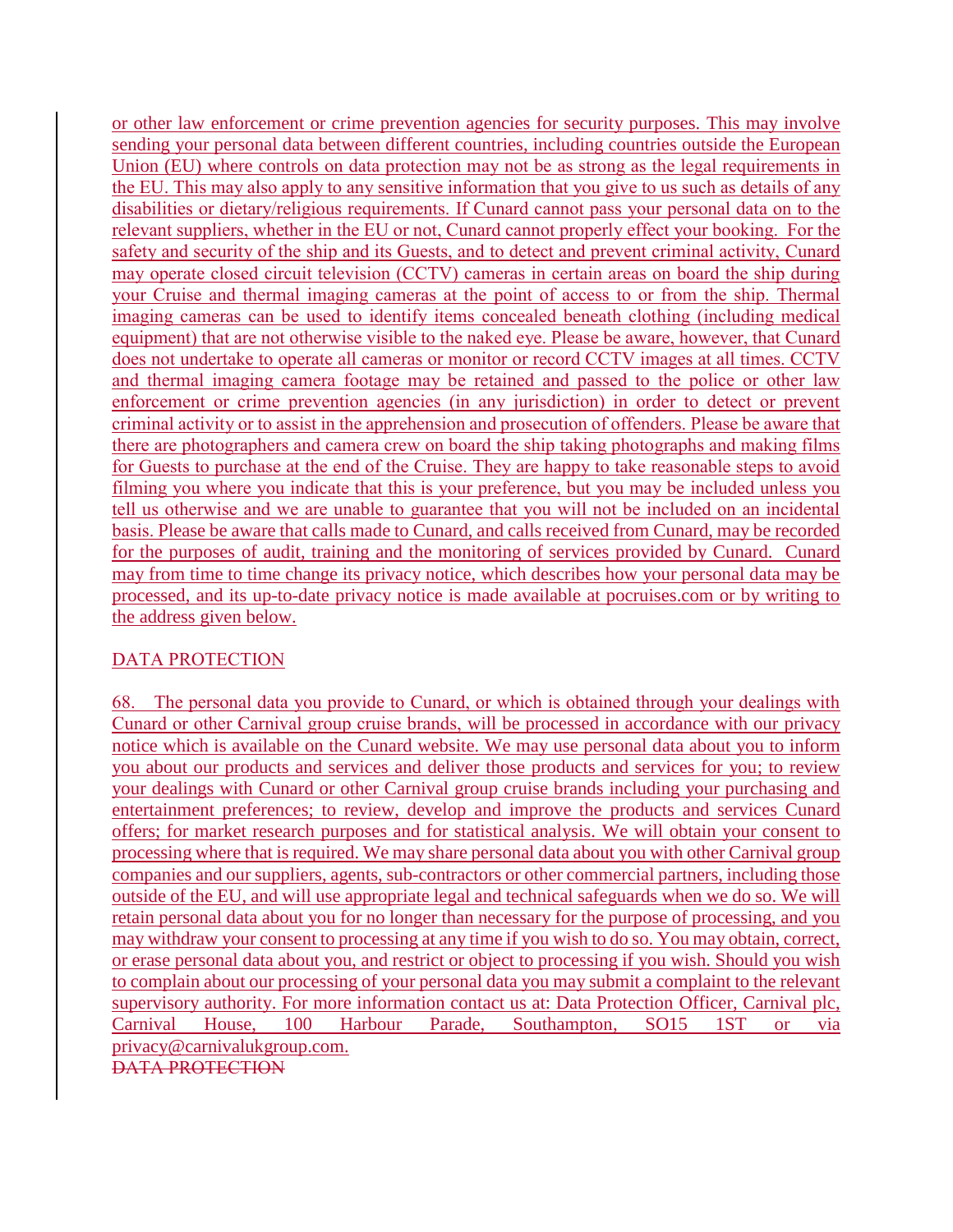In clauses 67 to 69, "you" means the Guest. In order to process your booking and to ensure that your travel arrangements run smoothly and meet your requirements, Cunard needs to use the personal information you provide such as name, address, any special needs, health, medical, mobility or dietary requirements, etc. Cunard may pass personal information on to other relevant suppliers of your travel arrangements such as travel agents, airlines, hotels, and transport companies. Your personal information may also be provided to security and/or credit checking companies, credit and debit card companies, government and enforcement agencies, public authorities such as customs and immigration if required by them, or as required by law. Cunard may also use your personal information for the purposes of carrying out security checks. Your personal information may be shared with the police or other law enforcement or crime prevention agencies for security purposes. This may involve sending your personal information between different countries, including countries outside the European Economic Area (EEA) where controls on data protection may not be as strong as the legal requirements in this country. This may also apply to any sensitive information that you give to us such as details of any disabilities or dietary/religious requirements. If Cunard cannot pass your personal information on to the relevant suppliers, whether in the EEA or not, Cunard cannot properly affect your booking. For the safety and security of the ship and its Guests, and to detect and prevent criminal activity, Cunard may operate closed circuit television (CCTV) cameras in certain areas on board the ship during your Cruise and thermal imaging cameras at the point of access to and from the ship. Thermal imaging cameras can be used to identify items concealed beneath clothing (including medical equipment) that are not otherwise visible to the naked eye. Please be aware, however, that Cunard does not undertake to operate all cameras or monitor or record CCTV images at all times. CCTV and thermal imaging camera footage may be retained and passed to the police or other law enforcement or crime prevention agencies (in any jurisdiction) in order to detect or prevent criminal activity or to assist in the apprehension and prosecution of offenders. Please be aware that there are photographers and camera crew on board the ship taking photographs and making films for guests to purchase at the end of the Cruise. They are happy to take reasonable steps to avoid filming you where you indicate that this is your preference, but you may be included unless you tell us otherwise and we are unable to guarantee that you will not be included on an incidental basis. Please be aware that calls made to Cunard, and calls received from Cunard, may be recorded for the purposes of audit, training and the monitoring of services provided by Cunard.

The personal information you provide to Cunard, or which is obtained through your dealings with Cunard or other Carnival group cruise brands, will also be used by Carnival plc and Carnival Corporation group companies or by processors on their behalf: to review your dealings with Carnival plc and Carnival Corporation brands including your purchasing and entertainment preferences; to review, develop and improve the cruises and services Carnival offers; for market research purposes and for statistical analysis. This may involve transferring your personal information to Carnival Corporation group companies in the US.

Cunard Line is a Carnival plc brand. Carnival plc and Carnival Corporation group companies (including those in the US) may wish to contact you by post, email and/or telephone with news, information and offers from Cunard and other Carnival group cruise brands (such as P&O Cruises, Princess Cruises, Seabourn Cruise Line, Holland America Line, Carnival Cruise Lines and Costa Cruises). If you would like to alter your marketing preferences you can write to us at